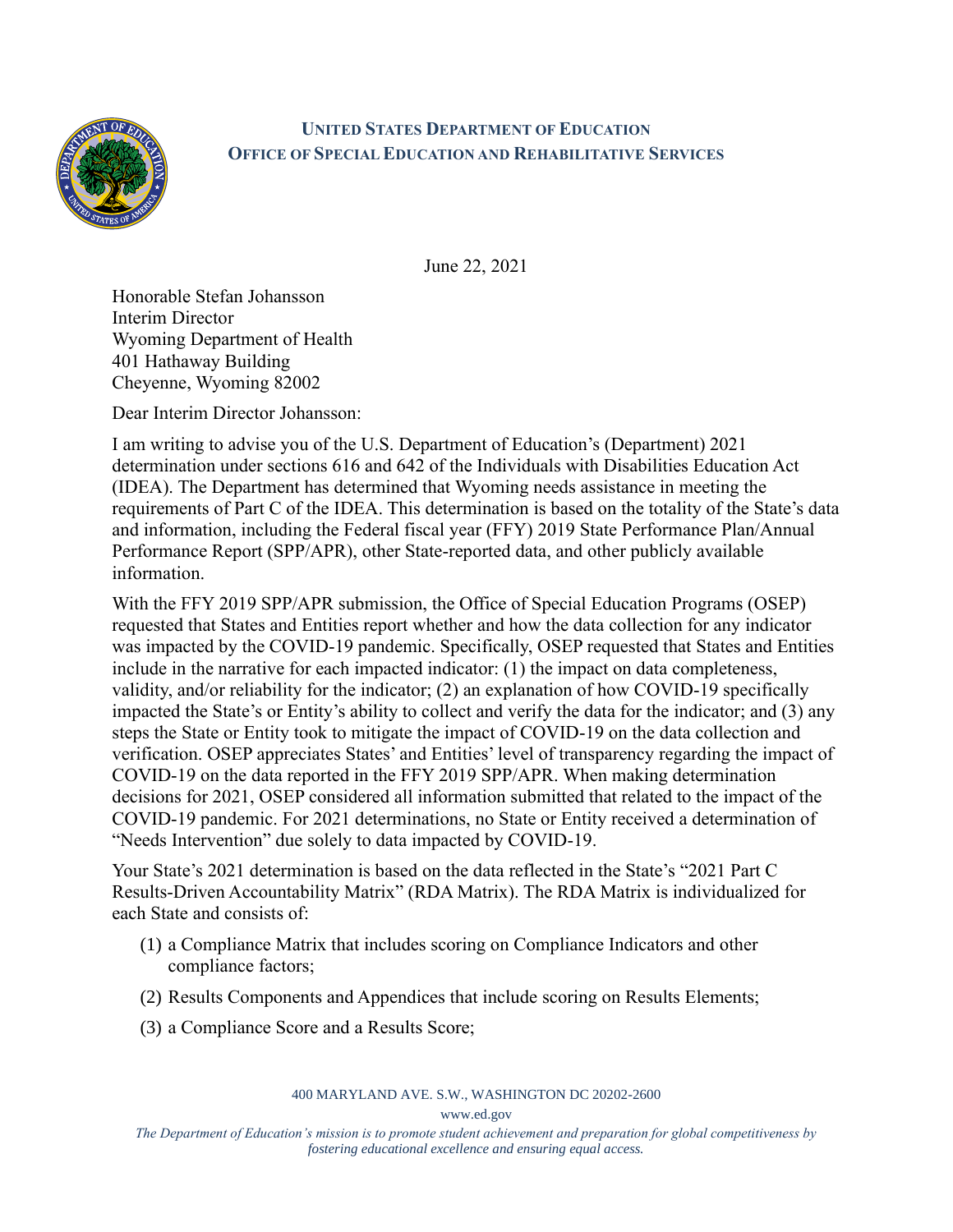(4) an RDA Percentage based on both the Compliance Score and the Results Score; and

(5) the State's Determination.

The RDA Matrix is further explained in a document, entitled "How the Department Made Determinations under Sections 616(d) and 642 of the Individuals with Disabilities Education Act in 2021: Part C" (HTDMD).

OSEP is continuing to use both results data and compliance data in making the Department's determinations in 2021, as it did for the Part C determinations in 2015-2020. (The specifics of the determination procedures and criteria are set forth in the HTDMD and reflected in the RDA Matrix for your State.) For 2021, the Department's IDEA Part C determinations continue to include consideration of each State's Child Outcomes data, which measure how children who receive Part C services are improving functioning in three outcome areas that are critical to school readiness:

- positive social-emotional skills;
- acquisition and use of knowledge and skills (including early language/communication); and
- use of appropriate behaviors to meet their needs.

Specifically, the Department considered the data quality and the child performance levels in each State's Child Outcomes FFY 2019 data.

You may access the results of OSEP's review of your State's SPP/APR and other relevant data by accessing the EMAPS SPP/APR reporting tool using your State-specific log-on information at [https://emaps.ed.gov/suite/.](https://emaps.ed.gov/suite/) When you access your State's SPP/APR on the site, you will find, in Indicators 1 through 10, the OSEP Response to the indicator and any actions that the State is required to take. The actions that the State is required to take are in the "Required Actions" section of the indicator.

It is important for you to review the Introduction to the SPP/APR, which may also include language in the "OSEP Response" and/or "Required Actions" sections.

You will also find all of the following important documents saved as attachments:

- (1) the State's RDA Matrix;
- (2) the HTDMD document;
- (3) a spreadsheet entitled "2021 Data Rubric Part C," which shows how OSEP calculated the State's "Timely and Accurate State-Reported Data" score in the Compliance Matrix; and
- (4) a document entitled "Dispute Resolution 2019-2020," which includes the IDEA section 618 data that OSEP used to calculate the State's "Timely State Complaint Decisions" and "Timely Due Process Hearing Decisions" scores in the Compliance Matrix.

As noted above, the State's 2021 determination is Needs Assistance. A State's 2021 RDA Determination is Needs Assistance if the RDA Percentage is at least 60% but less than 80%. A State would also be Needs Assistance if its RDA Determination percentage is 80% or above, but the Department has imposed Specific Conditions on the State's last three IDEA Part C grant awards (for FFYs 2018, 2019, and 2020), and those Specific Conditions are in effect at the time of the 2021 determination. While Wyoming's RDA percentage is 56.25%, for 2021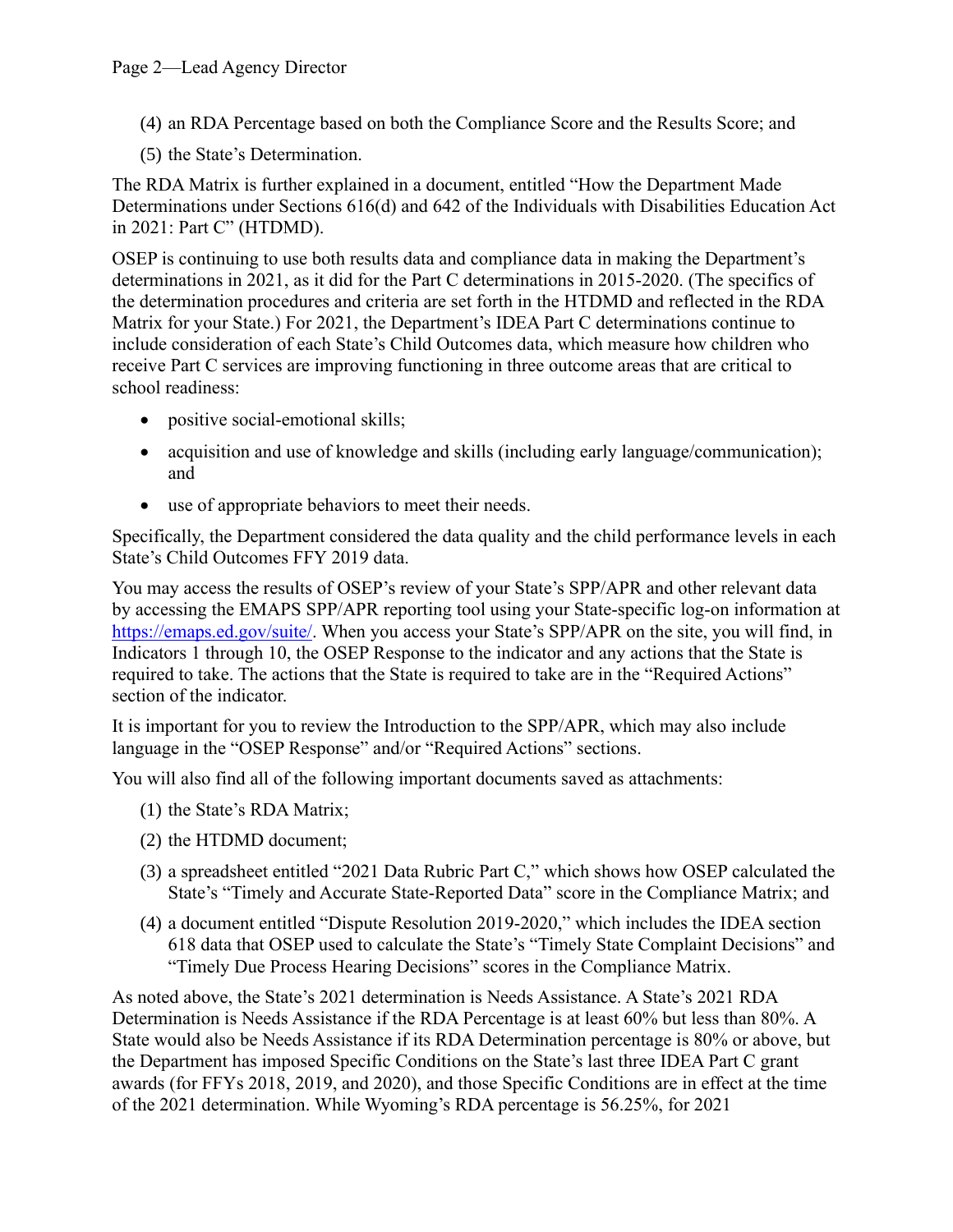determinations, the Department is issuing a determination of "Needs Assistance" instead of Needs Intervention" given that Wyoming's low RDA percentage is directly attributable to Wyoming's FFY 2019 SPP/APR results data under Indicator 3 (early childhood outcome data), which were directly impacted by the COVID-19 pandemic as explained further below.

Specifically, Wyoming's 56.25% RDA percentage is based solely on its FFY 2019 SPP/APR Indicator 3 data. In its FFY 2019 SPP/APR submission, Wyoming provided information regarding the impact of the COVID-19 pandemic in its explanation of its FFY 2019 Indicator 3 early childhood outcome data. Specifically, Wyoming noted that it was unable to collect and report scores for all children exiting the program due to the closure of early intervention service (EIS) programs in mid-March, and families' reluctance to allow EIS providers into their homes. The State reported it was unable obtain exit scores because its evaluation tool, the BDI-II, must be administered in person. Wyoming received a score of one for data quality, and a score of zero for child performance on the results component of the RDA matrix. Given the impact of the COVID-19 pandemic on Wyoming's Indicator 3 data, OSEP is issuing its determination for Wyoming to be "needs assistance."

States were required to submit Phase III Year Five of the SSIP by April 1, 2021. OSEP appreciates the State's ongoing work on its SSIP and its efforts to improve results for infants and toddlers with disabilities and their families. We have carefully reviewed and responded to your submission and will provide additional feedback in the upcoming weeks. Additionally, OSEP will continue to provide technical assistance to your State as it implements the SSIP, which is due on February 1, 2022.

As a reminder, your State must report annually to the public, by posting on the State lead agency's website, on the performance of each EIS program located in the State on the targets in the SPP/APR as soon as practicable, but no later than 120 days after the State's submission of its FFY 2019 SPP/APR. In addition, your State must:

- (1) review EIS program performance against targets in the State's SPP/APR;
- (2) determine if each EIS program "meets the requirements" of Part C, or "needs assistance," "needs intervention," or "needs substantial intervention" in implementing Part C of the IDEA;
- (3) take appropriate enforcement action; and
- (4) inform each EIS program of its determination.

Further, your State must make its SPP/APR available to the public by posting it on the State lead agency's website. Within the upcoming weeks, OSEP will be finalizing a State Profile that:

- (1) includes the State's determination letter and SPP/APR, OSEP attachments, and all State attachments that are accessible in accordance with Section 508 of the Rehabilitation Act of 1973; and
- (2) will be accessible to the public via the ed.gov website.